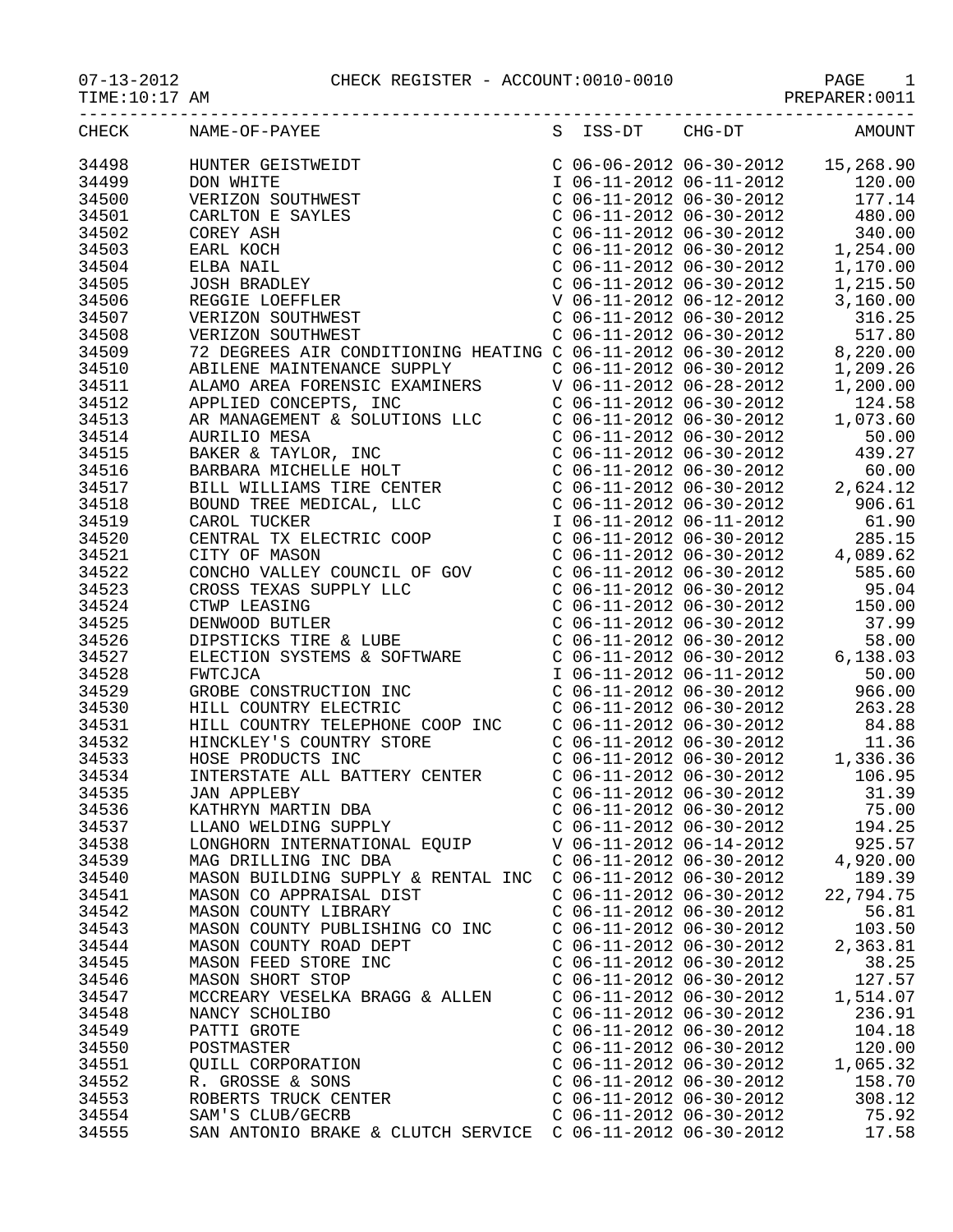07-13-2012 CHECK REGISTER - ACCOUNT:0010-0010 PAGE 2

TIME:10:17 AM PREPARER:0011

|            |                                     |           |   |    | ------------------------  | . <u>.</u>     |
|------------|-------------------------------------|-----------|---|----|---------------------------|----------------|
| $\cap$ HE( | NAME.<br>הדר<br>-<br>ີ<br>. .<br>__ | ᅐᅎ<br>ת ר | ້ | nп | $\neg$<br>.<br>----<br>__ | . MK<br>$\sim$ |

| NAME-OF-PAYEE<br>SCRIPT SHOPPE<br>SHERIE CLARKSON<br>STROEHER & SON, INC.<br>TEXAS COMMUNICATIONS<br>THOMAS R STARKS<br>$\begin{array}{cccc} \text{C} & 06-11-2012 & 06-30-2012 & 9.57 \\ \text{V} & 06-11-2012 & 06-13-2012 & 189.14 \\ \text{C} & 06-11-2012 & 06-30-2012 & 8,664.67 \end{array}$<br>34556<br>34557<br>34558<br>$C$ 06-11-2012 06-30-2012<br>34559<br>630.00<br>$C$ 06-11-2012 06-30-2012<br>34560<br>1,050.00<br>TX AGRILILFE EXTENSION SERVICE<br>34561<br>$\begin{array}{lll} \text{C} & 06-11-2012 & 06-30-2012 & \text{2} \\ \text{C} & 06-11-2012 & 06-30-2012 & \text{C} & 06-11-2012 & 06-30-2012 & \end{array}$<br>2,300.00<br>34562<br>195.04<br>TX AGRILILFE EXTENSION SERVICE<br>VERIZON COMMUNICATIONS<br>VERIZON SOUTHWEST<br>WATSON AUTO PARTS INC<br>WEBER CHEVRON<br>WEST CENTRAL WIRELESS<br>XEROX CORPORATION<br>ZESCH & PICKETT<br>REGGIE LOEFFLER<br>JUROR CASH/POLLY MCMILLAN<br>SHERIE CLARKSON<br><br>34563<br>189.77<br>$C$ 06-11-2012 06-30-2012<br>34564<br>944.58<br>$C$ 06-11-2012 06-30-2012 87.11<br>34565<br>34566<br>$C$ 06-11-2012 06-30-2012<br>156.36<br>34567<br>$\begin{array}{llllll} \mbox{C} & 06\mbox{-}11\mbox{-}2012 & 06\mbox{-}30\mbox{-}2012 & & 88.88 \\ \mbox{C} & 06\mbox{-}11\mbox{-}2012 & 06\mbox{-}30\mbox{-}2012 & & 190.00 \\ \mbox{I} & 06\mbox{-}12\mbox{-}2012 & 06\mbox{-}12\mbox{-}2012 & & 2,212.00 \end{array}$<br>34568<br>34569<br>$C$ 06-13-2012 06-30-2012<br>34570<br>300.00<br>C 06-13-2012 06-30-2012 189.14<br>C 06-13-2012 06-30-2012 9,337.15<br>C 06-14-2012 06-30-2012 53,937.92<br>C 06-14-2012 06-30-2012 35.00<br>34571<br>34572<br>34573<br>34574<br>$C$ 06-14-2012 06-30-2012<br>34575<br>166.32<br>ELISHA VIERUS<br>JUNIOR LIBRARY GUILD<br>MOVIE LICENSING USA<br>ELI CASTILLO<br>SHERIFF BUDDY MILLS<br>SHERIFF BILL BENEDICT<br>$C$ 06-14-2012 06-30-2012<br>34576<br>147.75<br>34577<br>$C$ 06-14-2012 06-30-2012<br>270.63<br>34578<br>C 06-19-2012 06-30-2012<br>C 06-19-2012 06-30-2012<br>C 06-19-2012 06-30-2012<br>3bu.<br>65.00<br>00 ^<br>34579<br>60.00<br>34580<br>$C$ 06-20-2012 06-30-2012 65.00<br>BIERSCHWALE CREDIT & LENDING CO.<br>34581<br>34582<br>BUDDY MILLS GILLESPIE CO. SHERIFF<br>$C$ 06-20-2012 06-30-2012 65.00<br>232.65<br>34583<br>$C$ 06-21-2012 06-30-2012<br>PAM BEAM<br>JUROR CASH/POLLY MCMILLAN<br>TEXAS VITAL STATISTICS<br>BARBARA MICHELLE HOLT<br>BEAR GRAPHICS, INC<br>CDCAT<br>CENTURYLINK QCC<br>CTWP LEASING<br>EXXONMOBILE<br>FWTCJCA<br>GEISTWEIDT & WHITMORTHILL<br>34584<br>C 06-21-2012 06-30-2012<br>C 06-21-2012 06-30-2012<br>50.00<br>34585<br>62.00<br>$C$ 06-25-2012 06-30-2012 60.00<br>34586<br>I 06-25-2012 06-25-2012<br>34587<br>169.95<br>34588<br>80.00<br>I 06-25-2012 06-25-2012<br>34589<br>I 06-25-2012 06-25-2012<br>I 06-25-2012 06-25-2012<br>81.23<br>101.54<br>34590<br>$106-25-201206-25-2012$<br>56.36<br>34591<br>I 06-25-2012 06-25-2012 50.00<br>34592<br>GEISTWEIDT & WHITWORTH, P.C.<br>34593<br>$C$ 06-25-2012 06-30-2012<br>350.00<br>34594<br>I 06-25-2012 06-25-2012<br>182.00<br>HART INTERCIVIC<br>34595<br>$C$ 06-25-2012 06-30-2012<br>247.96<br>HI-LINE<br>34596<br>I 06-25-2012 06-25-2012<br>134.20<br>JUDGE THOMAS LEE<br>34597<br>I 06-25-2012 06-25-2012<br>11.72<br>JUNCTION MEDICAL CLINIC<br>34598<br>LEGAL DIRECTORIES PUBLISHING CO INC C 06-25-2012 06-30-2012<br>14.50<br>34599<br>I 06-25-2012 06-25-2012<br>105.00<br>LEXIS NEXIS<br>34600<br>$C$ 06-25-2012 06-30-2012<br>104.00<br>LINDA WILLIAMS<br>507.32<br>34601<br>$C$ 06-25-2012 06-30-2012<br>LOWE'S PAY AND SAVE INC<br>34602<br>$C$ 06-25-2012 06-30-2012<br>2,460.00<br>MAG DRILLING INC DBA<br>34603<br>MASON SHORT STOP<br>$C$ 06-25-2012 06-30-2012<br>103.56<br>34604<br>I 06-25-2012 06-25-2012<br>76.00<br>NANCY SCHOLIBO<br>34605<br>$C$ 06-25-2012 06-30-2012<br>40.00<br>PAM BEAM<br>162.24<br>34606<br>PITNEY BOWES<br>I 06-25-2012 06-25-2012<br>197.11<br>34607<br>I 06-25-2012 06-25-2012<br>QUILL CORPORATION<br>34608<br>I 06-25-2012 06-25-2012<br>1,000.00<br>RESERVE ACCOUNT<br>34609<br>I 06-25-2012 06-25-2012<br>162.00<br>SAN ANGELO STANDARD TIMES<br>34610<br>I 06-25-2012 06-25-2012<br>397.51<br>SHELL FLEET PLUS<br>34611<br>I 06-25-2012 06-25-2012<br>211.81<br>THE LIBRARY STORE, INC.<br>34612<br>$C$ 06-25-2012 06-30-2012<br>7,990.00<br>TX ASSOC OF COUNTIES<br>34613<br>$C$ 06-25-2012 06-30-2012<br>222.98<br>VERIZON SOUTHWEST | CHECK | S | ISS-DT | $CHG-DT$ | <b>AMOUNT</b> |
|---------------------------------------------------------------------------------------------------------------------------------------------------------------------------------------------------------------------------------------------------------------------------------------------------------------------------------------------------------------------------------------------------------------------------------------------------------------------------------------------------------------------------------------------------------------------------------------------------------------------------------------------------------------------------------------------------------------------------------------------------------------------------------------------------------------------------------------------------------------------------------------------------------------------------------------------------------------------------------------------------------------------------------------------------------------------------------------------------------------------------------------------------------------------------------------------------------------------------------------------------------------------------------------------------------------------------------------------------------------------------------------------------------------------------------------------------------------------------------------------------------------------------------------------------------------------------------------------------------------------------------------------------------------------------------------------------------------------------------------------------------------------------------------------------------------------------------------------------------------------------------------------------------------------------------------------------------------------------------------------------------------------------------------------------------------------------------------------------------------------------------------------------------------------------------------------------------------------------------------------------------------------------------------------------------------------------------------------------------------------------------------------------------------------------------------------------------------------------------------------------------------------------------------------------------------------------------------------------------------------------------------------------------------------------------------------------------------------------------------------------------------------------------------------------------------------------------------------------------------------------------------------------------------------------------------------------------------------------------------------------------------------------------------------------------------------------------------------------------------------------------------------------------------------------------------------------------------------------------------------------------------------------------------------------------------------------------------------------------------------------------------------------------------------------------------------------------------------------------------------------------------------------------------------------------------------------------------------------------------------------------------------------------------------------------------------------------------------------------------------------------------------------------------------------------------------------------------------------------------------------------------------------------------------------------------------------------------------------------------------------------------------------------------------------------------------------------------------------------------------------------------------------------------------------------------------------------------------------------------------------------------------------------------------------------------------------------------------------------------------------------------------------------------------------------------------|-------|---|--------|----------|---------------|
|                                                                                                                                                                                                                                                                                                                                                                                                                                                                                                                                                                                                                                                                                                                                                                                                                                                                                                                                                                                                                                                                                                                                                                                                                                                                                                                                                                                                                                                                                                                                                                                                                                                                                                                                                                                                                                                                                                                                                                                                                                                                                                                                                                                                                                                                                                                                                                                                                                                                                                                                                                                                                                                                                                                                                                                                                                                                                                                                                                                                                                                                                                                                                                                                                                                                                                                                                                                                                                                                                                                                                                                                                                                                                                                                                                                                                                                                                                                                                                                                                                                                                                                                                                                                                                                                                                                                                                                                                                             |       |   |        |          |               |
|                                                                                                                                                                                                                                                                                                                                                                                                                                                                                                                                                                                                                                                                                                                                                                                                                                                                                                                                                                                                                                                                                                                                                                                                                                                                                                                                                                                                                                                                                                                                                                                                                                                                                                                                                                                                                                                                                                                                                                                                                                                                                                                                                                                                                                                                                                                                                                                                                                                                                                                                                                                                                                                                                                                                                                                                                                                                                                                                                                                                                                                                                                                                                                                                                                                                                                                                                                                                                                                                                                                                                                                                                                                                                                                                                                                                                                                                                                                                                                                                                                                                                                                                                                                                                                                                                                                                                                                                                                             |       |   |        |          |               |
|                                                                                                                                                                                                                                                                                                                                                                                                                                                                                                                                                                                                                                                                                                                                                                                                                                                                                                                                                                                                                                                                                                                                                                                                                                                                                                                                                                                                                                                                                                                                                                                                                                                                                                                                                                                                                                                                                                                                                                                                                                                                                                                                                                                                                                                                                                                                                                                                                                                                                                                                                                                                                                                                                                                                                                                                                                                                                                                                                                                                                                                                                                                                                                                                                                                                                                                                                                                                                                                                                                                                                                                                                                                                                                                                                                                                                                                                                                                                                                                                                                                                                                                                                                                                                                                                                                                                                                                                                                             |       |   |        |          |               |
|                                                                                                                                                                                                                                                                                                                                                                                                                                                                                                                                                                                                                                                                                                                                                                                                                                                                                                                                                                                                                                                                                                                                                                                                                                                                                                                                                                                                                                                                                                                                                                                                                                                                                                                                                                                                                                                                                                                                                                                                                                                                                                                                                                                                                                                                                                                                                                                                                                                                                                                                                                                                                                                                                                                                                                                                                                                                                                                                                                                                                                                                                                                                                                                                                                                                                                                                                                                                                                                                                                                                                                                                                                                                                                                                                                                                                                                                                                                                                                                                                                                                                                                                                                                                                                                                                                                                                                                                                                             |       |   |        |          |               |
|                                                                                                                                                                                                                                                                                                                                                                                                                                                                                                                                                                                                                                                                                                                                                                                                                                                                                                                                                                                                                                                                                                                                                                                                                                                                                                                                                                                                                                                                                                                                                                                                                                                                                                                                                                                                                                                                                                                                                                                                                                                                                                                                                                                                                                                                                                                                                                                                                                                                                                                                                                                                                                                                                                                                                                                                                                                                                                                                                                                                                                                                                                                                                                                                                                                                                                                                                                                                                                                                                                                                                                                                                                                                                                                                                                                                                                                                                                                                                                                                                                                                                                                                                                                                                                                                                                                                                                                                                                             |       |   |        |          |               |
|                                                                                                                                                                                                                                                                                                                                                                                                                                                                                                                                                                                                                                                                                                                                                                                                                                                                                                                                                                                                                                                                                                                                                                                                                                                                                                                                                                                                                                                                                                                                                                                                                                                                                                                                                                                                                                                                                                                                                                                                                                                                                                                                                                                                                                                                                                                                                                                                                                                                                                                                                                                                                                                                                                                                                                                                                                                                                                                                                                                                                                                                                                                                                                                                                                                                                                                                                                                                                                                                                                                                                                                                                                                                                                                                                                                                                                                                                                                                                                                                                                                                                                                                                                                                                                                                                                                                                                                                                                             |       |   |        |          |               |
|                                                                                                                                                                                                                                                                                                                                                                                                                                                                                                                                                                                                                                                                                                                                                                                                                                                                                                                                                                                                                                                                                                                                                                                                                                                                                                                                                                                                                                                                                                                                                                                                                                                                                                                                                                                                                                                                                                                                                                                                                                                                                                                                                                                                                                                                                                                                                                                                                                                                                                                                                                                                                                                                                                                                                                                                                                                                                                                                                                                                                                                                                                                                                                                                                                                                                                                                                                                                                                                                                                                                                                                                                                                                                                                                                                                                                                                                                                                                                                                                                                                                                                                                                                                                                                                                                                                                                                                                                                             |       |   |        |          |               |
|                                                                                                                                                                                                                                                                                                                                                                                                                                                                                                                                                                                                                                                                                                                                                                                                                                                                                                                                                                                                                                                                                                                                                                                                                                                                                                                                                                                                                                                                                                                                                                                                                                                                                                                                                                                                                                                                                                                                                                                                                                                                                                                                                                                                                                                                                                                                                                                                                                                                                                                                                                                                                                                                                                                                                                                                                                                                                                                                                                                                                                                                                                                                                                                                                                                                                                                                                                                                                                                                                                                                                                                                                                                                                                                                                                                                                                                                                                                                                                                                                                                                                                                                                                                                                                                                                                                                                                                                                                             |       |   |        |          |               |
|                                                                                                                                                                                                                                                                                                                                                                                                                                                                                                                                                                                                                                                                                                                                                                                                                                                                                                                                                                                                                                                                                                                                                                                                                                                                                                                                                                                                                                                                                                                                                                                                                                                                                                                                                                                                                                                                                                                                                                                                                                                                                                                                                                                                                                                                                                                                                                                                                                                                                                                                                                                                                                                                                                                                                                                                                                                                                                                                                                                                                                                                                                                                                                                                                                                                                                                                                                                                                                                                                                                                                                                                                                                                                                                                                                                                                                                                                                                                                                                                                                                                                                                                                                                                                                                                                                                                                                                                                                             |       |   |        |          |               |
|                                                                                                                                                                                                                                                                                                                                                                                                                                                                                                                                                                                                                                                                                                                                                                                                                                                                                                                                                                                                                                                                                                                                                                                                                                                                                                                                                                                                                                                                                                                                                                                                                                                                                                                                                                                                                                                                                                                                                                                                                                                                                                                                                                                                                                                                                                                                                                                                                                                                                                                                                                                                                                                                                                                                                                                                                                                                                                                                                                                                                                                                                                                                                                                                                                                                                                                                                                                                                                                                                                                                                                                                                                                                                                                                                                                                                                                                                                                                                                                                                                                                                                                                                                                                                                                                                                                                                                                                                                             |       |   |        |          |               |
|                                                                                                                                                                                                                                                                                                                                                                                                                                                                                                                                                                                                                                                                                                                                                                                                                                                                                                                                                                                                                                                                                                                                                                                                                                                                                                                                                                                                                                                                                                                                                                                                                                                                                                                                                                                                                                                                                                                                                                                                                                                                                                                                                                                                                                                                                                                                                                                                                                                                                                                                                                                                                                                                                                                                                                                                                                                                                                                                                                                                                                                                                                                                                                                                                                                                                                                                                                                                                                                                                                                                                                                                                                                                                                                                                                                                                                                                                                                                                                                                                                                                                                                                                                                                                                                                                                                                                                                                                                             |       |   |        |          |               |
|                                                                                                                                                                                                                                                                                                                                                                                                                                                                                                                                                                                                                                                                                                                                                                                                                                                                                                                                                                                                                                                                                                                                                                                                                                                                                                                                                                                                                                                                                                                                                                                                                                                                                                                                                                                                                                                                                                                                                                                                                                                                                                                                                                                                                                                                                                                                                                                                                                                                                                                                                                                                                                                                                                                                                                                                                                                                                                                                                                                                                                                                                                                                                                                                                                                                                                                                                                                                                                                                                                                                                                                                                                                                                                                                                                                                                                                                                                                                                                                                                                                                                                                                                                                                                                                                                                                                                                                                                                             |       |   |        |          |               |
|                                                                                                                                                                                                                                                                                                                                                                                                                                                                                                                                                                                                                                                                                                                                                                                                                                                                                                                                                                                                                                                                                                                                                                                                                                                                                                                                                                                                                                                                                                                                                                                                                                                                                                                                                                                                                                                                                                                                                                                                                                                                                                                                                                                                                                                                                                                                                                                                                                                                                                                                                                                                                                                                                                                                                                                                                                                                                                                                                                                                                                                                                                                                                                                                                                                                                                                                                                                                                                                                                                                                                                                                                                                                                                                                                                                                                                                                                                                                                                                                                                                                                                                                                                                                                                                                                                                                                                                                                                             |       |   |        |          |               |
|                                                                                                                                                                                                                                                                                                                                                                                                                                                                                                                                                                                                                                                                                                                                                                                                                                                                                                                                                                                                                                                                                                                                                                                                                                                                                                                                                                                                                                                                                                                                                                                                                                                                                                                                                                                                                                                                                                                                                                                                                                                                                                                                                                                                                                                                                                                                                                                                                                                                                                                                                                                                                                                                                                                                                                                                                                                                                                                                                                                                                                                                                                                                                                                                                                                                                                                                                                                                                                                                                                                                                                                                                                                                                                                                                                                                                                                                                                                                                                                                                                                                                                                                                                                                                                                                                                                                                                                                                                             |       |   |        |          |               |
|                                                                                                                                                                                                                                                                                                                                                                                                                                                                                                                                                                                                                                                                                                                                                                                                                                                                                                                                                                                                                                                                                                                                                                                                                                                                                                                                                                                                                                                                                                                                                                                                                                                                                                                                                                                                                                                                                                                                                                                                                                                                                                                                                                                                                                                                                                                                                                                                                                                                                                                                                                                                                                                                                                                                                                                                                                                                                                                                                                                                                                                                                                                                                                                                                                                                                                                                                                                                                                                                                                                                                                                                                                                                                                                                                                                                                                                                                                                                                                                                                                                                                                                                                                                                                                                                                                                                                                                                                                             |       |   |        |          |               |
|                                                                                                                                                                                                                                                                                                                                                                                                                                                                                                                                                                                                                                                                                                                                                                                                                                                                                                                                                                                                                                                                                                                                                                                                                                                                                                                                                                                                                                                                                                                                                                                                                                                                                                                                                                                                                                                                                                                                                                                                                                                                                                                                                                                                                                                                                                                                                                                                                                                                                                                                                                                                                                                                                                                                                                                                                                                                                                                                                                                                                                                                                                                                                                                                                                                                                                                                                                                                                                                                                                                                                                                                                                                                                                                                                                                                                                                                                                                                                                                                                                                                                                                                                                                                                                                                                                                                                                                                                                             |       |   |        |          |               |
|                                                                                                                                                                                                                                                                                                                                                                                                                                                                                                                                                                                                                                                                                                                                                                                                                                                                                                                                                                                                                                                                                                                                                                                                                                                                                                                                                                                                                                                                                                                                                                                                                                                                                                                                                                                                                                                                                                                                                                                                                                                                                                                                                                                                                                                                                                                                                                                                                                                                                                                                                                                                                                                                                                                                                                                                                                                                                                                                                                                                                                                                                                                                                                                                                                                                                                                                                                                                                                                                                                                                                                                                                                                                                                                                                                                                                                                                                                                                                                                                                                                                                                                                                                                                                                                                                                                                                                                                                                             |       |   |        |          |               |
|                                                                                                                                                                                                                                                                                                                                                                                                                                                                                                                                                                                                                                                                                                                                                                                                                                                                                                                                                                                                                                                                                                                                                                                                                                                                                                                                                                                                                                                                                                                                                                                                                                                                                                                                                                                                                                                                                                                                                                                                                                                                                                                                                                                                                                                                                                                                                                                                                                                                                                                                                                                                                                                                                                                                                                                                                                                                                                                                                                                                                                                                                                                                                                                                                                                                                                                                                                                                                                                                                                                                                                                                                                                                                                                                                                                                                                                                                                                                                                                                                                                                                                                                                                                                                                                                                                                                                                                                                                             |       |   |        |          |               |
|                                                                                                                                                                                                                                                                                                                                                                                                                                                                                                                                                                                                                                                                                                                                                                                                                                                                                                                                                                                                                                                                                                                                                                                                                                                                                                                                                                                                                                                                                                                                                                                                                                                                                                                                                                                                                                                                                                                                                                                                                                                                                                                                                                                                                                                                                                                                                                                                                                                                                                                                                                                                                                                                                                                                                                                                                                                                                                                                                                                                                                                                                                                                                                                                                                                                                                                                                                                                                                                                                                                                                                                                                                                                                                                                                                                                                                                                                                                                                                                                                                                                                                                                                                                                                                                                                                                                                                                                                                             |       |   |        |          |               |
|                                                                                                                                                                                                                                                                                                                                                                                                                                                                                                                                                                                                                                                                                                                                                                                                                                                                                                                                                                                                                                                                                                                                                                                                                                                                                                                                                                                                                                                                                                                                                                                                                                                                                                                                                                                                                                                                                                                                                                                                                                                                                                                                                                                                                                                                                                                                                                                                                                                                                                                                                                                                                                                                                                                                                                                                                                                                                                                                                                                                                                                                                                                                                                                                                                                                                                                                                                                                                                                                                                                                                                                                                                                                                                                                                                                                                                                                                                                                                                                                                                                                                                                                                                                                                                                                                                                                                                                                                                             |       |   |        |          |               |
|                                                                                                                                                                                                                                                                                                                                                                                                                                                                                                                                                                                                                                                                                                                                                                                                                                                                                                                                                                                                                                                                                                                                                                                                                                                                                                                                                                                                                                                                                                                                                                                                                                                                                                                                                                                                                                                                                                                                                                                                                                                                                                                                                                                                                                                                                                                                                                                                                                                                                                                                                                                                                                                                                                                                                                                                                                                                                                                                                                                                                                                                                                                                                                                                                                                                                                                                                                                                                                                                                                                                                                                                                                                                                                                                                                                                                                                                                                                                                                                                                                                                                                                                                                                                                                                                                                                                                                                                                                             |       |   |        |          |               |
|                                                                                                                                                                                                                                                                                                                                                                                                                                                                                                                                                                                                                                                                                                                                                                                                                                                                                                                                                                                                                                                                                                                                                                                                                                                                                                                                                                                                                                                                                                                                                                                                                                                                                                                                                                                                                                                                                                                                                                                                                                                                                                                                                                                                                                                                                                                                                                                                                                                                                                                                                                                                                                                                                                                                                                                                                                                                                                                                                                                                                                                                                                                                                                                                                                                                                                                                                                                                                                                                                                                                                                                                                                                                                                                                                                                                                                                                                                                                                                                                                                                                                                                                                                                                                                                                                                                                                                                                                                             |       |   |        |          |               |
|                                                                                                                                                                                                                                                                                                                                                                                                                                                                                                                                                                                                                                                                                                                                                                                                                                                                                                                                                                                                                                                                                                                                                                                                                                                                                                                                                                                                                                                                                                                                                                                                                                                                                                                                                                                                                                                                                                                                                                                                                                                                                                                                                                                                                                                                                                                                                                                                                                                                                                                                                                                                                                                                                                                                                                                                                                                                                                                                                                                                                                                                                                                                                                                                                                                                                                                                                                                                                                                                                                                                                                                                                                                                                                                                                                                                                                                                                                                                                                                                                                                                                                                                                                                                                                                                                                                                                                                                                                             |       |   |        |          |               |
|                                                                                                                                                                                                                                                                                                                                                                                                                                                                                                                                                                                                                                                                                                                                                                                                                                                                                                                                                                                                                                                                                                                                                                                                                                                                                                                                                                                                                                                                                                                                                                                                                                                                                                                                                                                                                                                                                                                                                                                                                                                                                                                                                                                                                                                                                                                                                                                                                                                                                                                                                                                                                                                                                                                                                                                                                                                                                                                                                                                                                                                                                                                                                                                                                                                                                                                                                                                                                                                                                                                                                                                                                                                                                                                                                                                                                                                                                                                                                                                                                                                                                                                                                                                                                                                                                                                                                                                                                                             |       |   |        |          |               |
|                                                                                                                                                                                                                                                                                                                                                                                                                                                                                                                                                                                                                                                                                                                                                                                                                                                                                                                                                                                                                                                                                                                                                                                                                                                                                                                                                                                                                                                                                                                                                                                                                                                                                                                                                                                                                                                                                                                                                                                                                                                                                                                                                                                                                                                                                                                                                                                                                                                                                                                                                                                                                                                                                                                                                                                                                                                                                                                                                                                                                                                                                                                                                                                                                                                                                                                                                                                                                                                                                                                                                                                                                                                                                                                                                                                                                                                                                                                                                                                                                                                                                                                                                                                                                                                                                                                                                                                                                                             |       |   |        |          |               |
|                                                                                                                                                                                                                                                                                                                                                                                                                                                                                                                                                                                                                                                                                                                                                                                                                                                                                                                                                                                                                                                                                                                                                                                                                                                                                                                                                                                                                                                                                                                                                                                                                                                                                                                                                                                                                                                                                                                                                                                                                                                                                                                                                                                                                                                                                                                                                                                                                                                                                                                                                                                                                                                                                                                                                                                                                                                                                                                                                                                                                                                                                                                                                                                                                                                                                                                                                                                                                                                                                                                                                                                                                                                                                                                                                                                                                                                                                                                                                                                                                                                                                                                                                                                                                                                                                                                                                                                                                                             |       |   |        |          |               |
|                                                                                                                                                                                                                                                                                                                                                                                                                                                                                                                                                                                                                                                                                                                                                                                                                                                                                                                                                                                                                                                                                                                                                                                                                                                                                                                                                                                                                                                                                                                                                                                                                                                                                                                                                                                                                                                                                                                                                                                                                                                                                                                                                                                                                                                                                                                                                                                                                                                                                                                                                                                                                                                                                                                                                                                                                                                                                                                                                                                                                                                                                                                                                                                                                                                                                                                                                                                                                                                                                                                                                                                                                                                                                                                                                                                                                                                                                                                                                                                                                                                                                                                                                                                                                                                                                                                                                                                                                                             |       |   |        |          |               |
|                                                                                                                                                                                                                                                                                                                                                                                                                                                                                                                                                                                                                                                                                                                                                                                                                                                                                                                                                                                                                                                                                                                                                                                                                                                                                                                                                                                                                                                                                                                                                                                                                                                                                                                                                                                                                                                                                                                                                                                                                                                                                                                                                                                                                                                                                                                                                                                                                                                                                                                                                                                                                                                                                                                                                                                                                                                                                                                                                                                                                                                                                                                                                                                                                                                                                                                                                                                                                                                                                                                                                                                                                                                                                                                                                                                                                                                                                                                                                                                                                                                                                                                                                                                                                                                                                                                                                                                                                                             |       |   |        |          |               |
|                                                                                                                                                                                                                                                                                                                                                                                                                                                                                                                                                                                                                                                                                                                                                                                                                                                                                                                                                                                                                                                                                                                                                                                                                                                                                                                                                                                                                                                                                                                                                                                                                                                                                                                                                                                                                                                                                                                                                                                                                                                                                                                                                                                                                                                                                                                                                                                                                                                                                                                                                                                                                                                                                                                                                                                                                                                                                                                                                                                                                                                                                                                                                                                                                                                                                                                                                                                                                                                                                                                                                                                                                                                                                                                                                                                                                                                                                                                                                                                                                                                                                                                                                                                                                                                                                                                                                                                                                                             |       |   |        |          |               |
|                                                                                                                                                                                                                                                                                                                                                                                                                                                                                                                                                                                                                                                                                                                                                                                                                                                                                                                                                                                                                                                                                                                                                                                                                                                                                                                                                                                                                                                                                                                                                                                                                                                                                                                                                                                                                                                                                                                                                                                                                                                                                                                                                                                                                                                                                                                                                                                                                                                                                                                                                                                                                                                                                                                                                                                                                                                                                                                                                                                                                                                                                                                                                                                                                                                                                                                                                                                                                                                                                                                                                                                                                                                                                                                                                                                                                                                                                                                                                                                                                                                                                                                                                                                                                                                                                                                                                                                                                                             |       |   |        |          |               |
|                                                                                                                                                                                                                                                                                                                                                                                                                                                                                                                                                                                                                                                                                                                                                                                                                                                                                                                                                                                                                                                                                                                                                                                                                                                                                                                                                                                                                                                                                                                                                                                                                                                                                                                                                                                                                                                                                                                                                                                                                                                                                                                                                                                                                                                                                                                                                                                                                                                                                                                                                                                                                                                                                                                                                                                                                                                                                                                                                                                                                                                                                                                                                                                                                                                                                                                                                                                                                                                                                                                                                                                                                                                                                                                                                                                                                                                                                                                                                                                                                                                                                                                                                                                                                                                                                                                                                                                                                                             |       |   |        |          |               |
|                                                                                                                                                                                                                                                                                                                                                                                                                                                                                                                                                                                                                                                                                                                                                                                                                                                                                                                                                                                                                                                                                                                                                                                                                                                                                                                                                                                                                                                                                                                                                                                                                                                                                                                                                                                                                                                                                                                                                                                                                                                                                                                                                                                                                                                                                                                                                                                                                                                                                                                                                                                                                                                                                                                                                                                                                                                                                                                                                                                                                                                                                                                                                                                                                                                                                                                                                                                                                                                                                                                                                                                                                                                                                                                                                                                                                                                                                                                                                                                                                                                                                                                                                                                                                                                                                                                                                                                                                                             |       |   |        |          |               |
|                                                                                                                                                                                                                                                                                                                                                                                                                                                                                                                                                                                                                                                                                                                                                                                                                                                                                                                                                                                                                                                                                                                                                                                                                                                                                                                                                                                                                                                                                                                                                                                                                                                                                                                                                                                                                                                                                                                                                                                                                                                                                                                                                                                                                                                                                                                                                                                                                                                                                                                                                                                                                                                                                                                                                                                                                                                                                                                                                                                                                                                                                                                                                                                                                                                                                                                                                                                                                                                                                                                                                                                                                                                                                                                                                                                                                                                                                                                                                                                                                                                                                                                                                                                                                                                                                                                                                                                                                                             |       |   |        |          |               |
|                                                                                                                                                                                                                                                                                                                                                                                                                                                                                                                                                                                                                                                                                                                                                                                                                                                                                                                                                                                                                                                                                                                                                                                                                                                                                                                                                                                                                                                                                                                                                                                                                                                                                                                                                                                                                                                                                                                                                                                                                                                                                                                                                                                                                                                                                                                                                                                                                                                                                                                                                                                                                                                                                                                                                                                                                                                                                                                                                                                                                                                                                                                                                                                                                                                                                                                                                                                                                                                                                                                                                                                                                                                                                                                                                                                                                                                                                                                                                                                                                                                                                                                                                                                                                                                                                                                                                                                                                                             |       |   |        |          |               |
|                                                                                                                                                                                                                                                                                                                                                                                                                                                                                                                                                                                                                                                                                                                                                                                                                                                                                                                                                                                                                                                                                                                                                                                                                                                                                                                                                                                                                                                                                                                                                                                                                                                                                                                                                                                                                                                                                                                                                                                                                                                                                                                                                                                                                                                                                                                                                                                                                                                                                                                                                                                                                                                                                                                                                                                                                                                                                                                                                                                                                                                                                                                                                                                                                                                                                                                                                                                                                                                                                                                                                                                                                                                                                                                                                                                                                                                                                                                                                                                                                                                                                                                                                                                                                                                                                                                                                                                                                                             |       |   |        |          |               |
|                                                                                                                                                                                                                                                                                                                                                                                                                                                                                                                                                                                                                                                                                                                                                                                                                                                                                                                                                                                                                                                                                                                                                                                                                                                                                                                                                                                                                                                                                                                                                                                                                                                                                                                                                                                                                                                                                                                                                                                                                                                                                                                                                                                                                                                                                                                                                                                                                                                                                                                                                                                                                                                                                                                                                                                                                                                                                                                                                                                                                                                                                                                                                                                                                                                                                                                                                                                                                                                                                                                                                                                                                                                                                                                                                                                                                                                                                                                                                                                                                                                                                                                                                                                                                                                                                                                                                                                                                                             |       |   |        |          |               |
|                                                                                                                                                                                                                                                                                                                                                                                                                                                                                                                                                                                                                                                                                                                                                                                                                                                                                                                                                                                                                                                                                                                                                                                                                                                                                                                                                                                                                                                                                                                                                                                                                                                                                                                                                                                                                                                                                                                                                                                                                                                                                                                                                                                                                                                                                                                                                                                                                                                                                                                                                                                                                                                                                                                                                                                                                                                                                                                                                                                                                                                                                                                                                                                                                                                                                                                                                                                                                                                                                                                                                                                                                                                                                                                                                                                                                                                                                                                                                                                                                                                                                                                                                                                                                                                                                                                                                                                                                                             |       |   |        |          |               |
|                                                                                                                                                                                                                                                                                                                                                                                                                                                                                                                                                                                                                                                                                                                                                                                                                                                                                                                                                                                                                                                                                                                                                                                                                                                                                                                                                                                                                                                                                                                                                                                                                                                                                                                                                                                                                                                                                                                                                                                                                                                                                                                                                                                                                                                                                                                                                                                                                                                                                                                                                                                                                                                                                                                                                                                                                                                                                                                                                                                                                                                                                                                                                                                                                                                                                                                                                                                                                                                                                                                                                                                                                                                                                                                                                                                                                                                                                                                                                                                                                                                                                                                                                                                                                                                                                                                                                                                                                                             |       |   |        |          |               |
|                                                                                                                                                                                                                                                                                                                                                                                                                                                                                                                                                                                                                                                                                                                                                                                                                                                                                                                                                                                                                                                                                                                                                                                                                                                                                                                                                                                                                                                                                                                                                                                                                                                                                                                                                                                                                                                                                                                                                                                                                                                                                                                                                                                                                                                                                                                                                                                                                                                                                                                                                                                                                                                                                                                                                                                                                                                                                                                                                                                                                                                                                                                                                                                                                                                                                                                                                                                                                                                                                                                                                                                                                                                                                                                                                                                                                                                                                                                                                                                                                                                                                                                                                                                                                                                                                                                                                                                                                                             |       |   |        |          |               |
|                                                                                                                                                                                                                                                                                                                                                                                                                                                                                                                                                                                                                                                                                                                                                                                                                                                                                                                                                                                                                                                                                                                                                                                                                                                                                                                                                                                                                                                                                                                                                                                                                                                                                                                                                                                                                                                                                                                                                                                                                                                                                                                                                                                                                                                                                                                                                                                                                                                                                                                                                                                                                                                                                                                                                                                                                                                                                                                                                                                                                                                                                                                                                                                                                                                                                                                                                                                                                                                                                                                                                                                                                                                                                                                                                                                                                                                                                                                                                                                                                                                                                                                                                                                                                                                                                                                                                                                                                                             |       |   |        |          |               |
|                                                                                                                                                                                                                                                                                                                                                                                                                                                                                                                                                                                                                                                                                                                                                                                                                                                                                                                                                                                                                                                                                                                                                                                                                                                                                                                                                                                                                                                                                                                                                                                                                                                                                                                                                                                                                                                                                                                                                                                                                                                                                                                                                                                                                                                                                                                                                                                                                                                                                                                                                                                                                                                                                                                                                                                                                                                                                                                                                                                                                                                                                                                                                                                                                                                                                                                                                                                                                                                                                                                                                                                                                                                                                                                                                                                                                                                                                                                                                                                                                                                                                                                                                                                                                                                                                                                                                                                                                                             |       |   |        |          |               |
|                                                                                                                                                                                                                                                                                                                                                                                                                                                                                                                                                                                                                                                                                                                                                                                                                                                                                                                                                                                                                                                                                                                                                                                                                                                                                                                                                                                                                                                                                                                                                                                                                                                                                                                                                                                                                                                                                                                                                                                                                                                                                                                                                                                                                                                                                                                                                                                                                                                                                                                                                                                                                                                                                                                                                                                                                                                                                                                                                                                                                                                                                                                                                                                                                                                                                                                                                                                                                                                                                                                                                                                                                                                                                                                                                                                                                                                                                                                                                                                                                                                                                                                                                                                                                                                                                                                                                                                                                                             |       |   |        |          |               |
|                                                                                                                                                                                                                                                                                                                                                                                                                                                                                                                                                                                                                                                                                                                                                                                                                                                                                                                                                                                                                                                                                                                                                                                                                                                                                                                                                                                                                                                                                                                                                                                                                                                                                                                                                                                                                                                                                                                                                                                                                                                                                                                                                                                                                                                                                                                                                                                                                                                                                                                                                                                                                                                                                                                                                                                                                                                                                                                                                                                                                                                                                                                                                                                                                                                                                                                                                                                                                                                                                                                                                                                                                                                                                                                                                                                                                                                                                                                                                                                                                                                                                                                                                                                                                                                                                                                                                                                                                                             |       |   |        |          |               |
|                                                                                                                                                                                                                                                                                                                                                                                                                                                                                                                                                                                                                                                                                                                                                                                                                                                                                                                                                                                                                                                                                                                                                                                                                                                                                                                                                                                                                                                                                                                                                                                                                                                                                                                                                                                                                                                                                                                                                                                                                                                                                                                                                                                                                                                                                                                                                                                                                                                                                                                                                                                                                                                                                                                                                                                                                                                                                                                                                                                                                                                                                                                                                                                                                                                                                                                                                                                                                                                                                                                                                                                                                                                                                                                                                                                                                                                                                                                                                                                                                                                                                                                                                                                                                                                                                                                                                                                                                                             |       |   |        |          |               |
|                                                                                                                                                                                                                                                                                                                                                                                                                                                                                                                                                                                                                                                                                                                                                                                                                                                                                                                                                                                                                                                                                                                                                                                                                                                                                                                                                                                                                                                                                                                                                                                                                                                                                                                                                                                                                                                                                                                                                                                                                                                                                                                                                                                                                                                                                                                                                                                                                                                                                                                                                                                                                                                                                                                                                                                                                                                                                                                                                                                                                                                                                                                                                                                                                                                                                                                                                                                                                                                                                                                                                                                                                                                                                                                                                                                                                                                                                                                                                                                                                                                                                                                                                                                                                                                                                                                                                                                                                                             |       |   |        |          |               |
|                                                                                                                                                                                                                                                                                                                                                                                                                                                                                                                                                                                                                                                                                                                                                                                                                                                                                                                                                                                                                                                                                                                                                                                                                                                                                                                                                                                                                                                                                                                                                                                                                                                                                                                                                                                                                                                                                                                                                                                                                                                                                                                                                                                                                                                                                                                                                                                                                                                                                                                                                                                                                                                                                                                                                                                                                                                                                                                                                                                                                                                                                                                                                                                                                                                                                                                                                                                                                                                                                                                                                                                                                                                                                                                                                                                                                                                                                                                                                                                                                                                                                                                                                                                                                                                                                                                                                                                                                                             |       |   |        |          |               |
|                                                                                                                                                                                                                                                                                                                                                                                                                                                                                                                                                                                                                                                                                                                                                                                                                                                                                                                                                                                                                                                                                                                                                                                                                                                                                                                                                                                                                                                                                                                                                                                                                                                                                                                                                                                                                                                                                                                                                                                                                                                                                                                                                                                                                                                                                                                                                                                                                                                                                                                                                                                                                                                                                                                                                                                                                                                                                                                                                                                                                                                                                                                                                                                                                                                                                                                                                                                                                                                                                                                                                                                                                                                                                                                                                                                                                                                                                                                                                                                                                                                                                                                                                                                                                                                                                                                                                                                                                                             |       |   |        |          |               |
|                                                                                                                                                                                                                                                                                                                                                                                                                                                                                                                                                                                                                                                                                                                                                                                                                                                                                                                                                                                                                                                                                                                                                                                                                                                                                                                                                                                                                                                                                                                                                                                                                                                                                                                                                                                                                                                                                                                                                                                                                                                                                                                                                                                                                                                                                                                                                                                                                                                                                                                                                                                                                                                                                                                                                                                                                                                                                                                                                                                                                                                                                                                                                                                                                                                                                                                                                                                                                                                                                                                                                                                                                                                                                                                                                                                                                                                                                                                                                                                                                                                                                                                                                                                                                                                                                                                                                                                                                                             |       |   |        |          |               |
|                                                                                                                                                                                                                                                                                                                                                                                                                                                                                                                                                                                                                                                                                                                                                                                                                                                                                                                                                                                                                                                                                                                                                                                                                                                                                                                                                                                                                                                                                                                                                                                                                                                                                                                                                                                                                                                                                                                                                                                                                                                                                                                                                                                                                                                                                                                                                                                                                                                                                                                                                                                                                                                                                                                                                                                                                                                                                                                                                                                                                                                                                                                                                                                                                                                                                                                                                                                                                                                                                                                                                                                                                                                                                                                                                                                                                                                                                                                                                                                                                                                                                                                                                                                                                                                                                                                                                                                                                                             |       |   |        |          |               |
|                                                                                                                                                                                                                                                                                                                                                                                                                                                                                                                                                                                                                                                                                                                                                                                                                                                                                                                                                                                                                                                                                                                                                                                                                                                                                                                                                                                                                                                                                                                                                                                                                                                                                                                                                                                                                                                                                                                                                                                                                                                                                                                                                                                                                                                                                                                                                                                                                                                                                                                                                                                                                                                                                                                                                                                                                                                                                                                                                                                                                                                                                                                                                                                                                                                                                                                                                                                                                                                                                                                                                                                                                                                                                                                                                                                                                                                                                                                                                                                                                                                                                                                                                                                                                                                                                                                                                                                                                                             |       |   |        |          |               |
|                                                                                                                                                                                                                                                                                                                                                                                                                                                                                                                                                                                                                                                                                                                                                                                                                                                                                                                                                                                                                                                                                                                                                                                                                                                                                                                                                                                                                                                                                                                                                                                                                                                                                                                                                                                                                                                                                                                                                                                                                                                                                                                                                                                                                                                                                                                                                                                                                                                                                                                                                                                                                                                                                                                                                                                                                                                                                                                                                                                                                                                                                                                                                                                                                                                                                                                                                                                                                                                                                                                                                                                                                                                                                                                                                                                                                                                                                                                                                                                                                                                                                                                                                                                                                                                                                                                                                                                                                                             |       |   |        |          |               |
|                                                                                                                                                                                                                                                                                                                                                                                                                                                                                                                                                                                                                                                                                                                                                                                                                                                                                                                                                                                                                                                                                                                                                                                                                                                                                                                                                                                                                                                                                                                                                                                                                                                                                                                                                                                                                                                                                                                                                                                                                                                                                                                                                                                                                                                                                                                                                                                                                                                                                                                                                                                                                                                                                                                                                                                                                                                                                                                                                                                                                                                                                                                                                                                                                                                                                                                                                                                                                                                                                                                                                                                                                                                                                                                                                                                                                                                                                                                                                                                                                                                                                                                                                                                                                                                                                                                                                                                                                                             |       |   |        |          |               |
|                                                                                                                                                                                                                                                                                                                                                                                                                                                                                                                                                                                                                                                                                                                                                                                                                                                                                                                                                                                                                                                                                                                                                                                                                                                                                                                                                                                                                                                                                                                                                                                                                                                                                                                                                                                                                                                                                                                                                                                                                                                                                                                                                                                                                                                                                                                                                                                                                                                                                                                                                                                                                                                                                                                                                                                                                                                                                                                                                                                                                                                                                                                                                                                                                                                                                                                                                                                                                                                                                                                                                                                                                                                                                                                                                                                                                                                                                                                                                                                                                                                                                                                                                                                                                                                                                                                                                                                                                                             |       |   |        |          |               |
|                                                                                                                                                                                                                                                                                                                                                                                                                                                                                                                                                                                                                                                                                                                                                                                                                                                                                                                                                                                                                                                                                                                                                                                                                                                                                                                                                                                                                                                                                                                                                                                                                                                                                                                                                                                                                                                                                                                                                                                                                                                                                                                                                                                                                                                                                                                                                                                                                                                                                                                                                                                                                                                                                                                                                                                                                                                                                                                                                                                                                                                                                                                                                                                                                                                                                                                                                                                                                                                                                                                                                                                                                                                                                                                                                                                                                                                                                                                                                                                                                                                                                                                                                                                                                                                                                                                                                                                                                                             |       |   |        |          |               |
|                                                                                                                                                                                                                                                                                                                                                                                                                                                                                                                                                                                                                                                                                                                                                                                                                                                                                                                                                                                                                                                                                                                                                                                                                                                                                                                                                                                                                                                                                                                                                                                                                                                                                                                                                                                                                                                                                                                                                                                                                                                                                                                                                                                                                                                                                                                                                                                                                                                                                                                                                                                                                                                                                                                                                                                                                                                                                                                                                                                                                                                                                                                                                                                                                                                                                                                                                                                                                                                                                                                                                                                                                                                                                                                                                                                                                                                                                                                                                                                                                                                                                                                                                                                                                                                                                                                                                                                                                                             |       |   |        |          |               |
|                                                                                                                                                                                                                                                                                                                                                                                                                                                                                                                                                                                                                                                                                                                                                                                                                                                                                                                                                                                                                                                                                                                                                                                                                                                                                                                                                                                                                                                                                                                                                                                                                                                                                                                                                                                                                                                                                                                                                                                                                                                                                                                                                                                                                                                                                                                                                                                                                                                                                                                                                                                                                                                                                                                                                                                                                                                                                                                                                                                                                                                                                                                                                                                                                                                                                                                                                                                                                                                                                                                                                                                                                                                                                                                                                                                                                                                                                                                                                                                                                                                                                                                                                                                                                                                                                                                                                                                                                                             |       |   |        |          |               |
|                                                                                                                                                                                                                                                                                                                                                                                                                                                                                                                                                                                                                                                                                                                                                                                                                                                                                                                                                                                                                                                                                                                                                                                                                                                                                                                                                                                                                                                                                                                                                                                                                                                                                                                                                                                                                                                                                                                                                                                                                                                                                                                                                                                                                                                                                                                                                                                                                                                                                                                                                                                                                                                                                                                                                                                                                                                                                                                                                                                                                                                                                                                                                                                                                                                                                                                                                                                                                                                                                                                                                                                                                                                                                                                                                                                                                                                                                                                                                                                                                                                                                                                                                                                                                                                                                                                                                                                                                                             |       |   |        |          |               |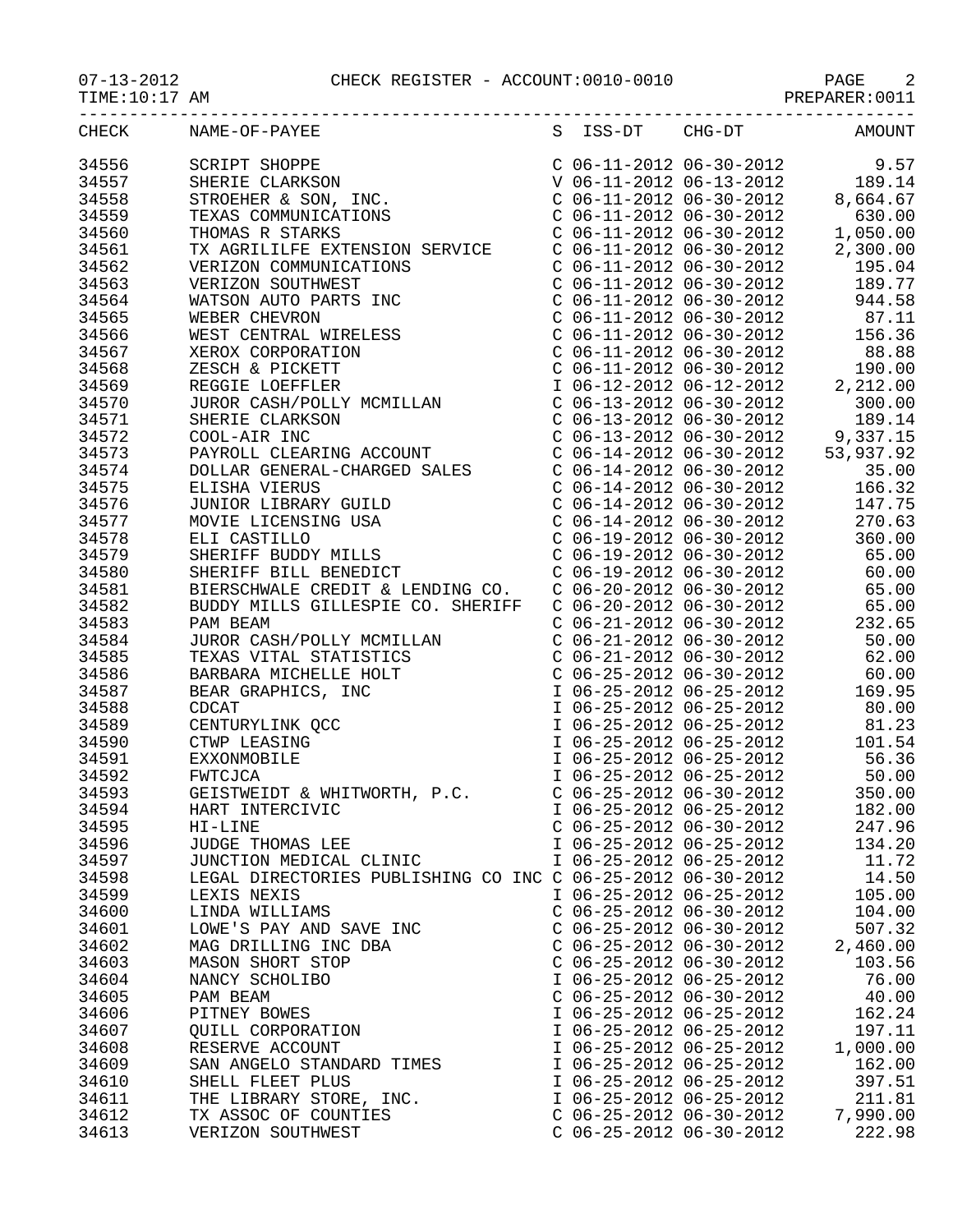| CHECK | NAME-OF-PAYEE                         | S | ISS-DT                    | CHG-DT | AMOUNT    |
|-------|---------------------------------------|---|---------------------------|--------|-----------|
| 34614 | XEROX CORPORATION                     |   | I 06-25-2012 06-25-2012   |        | 276.56    |
| 34615 | TYLER BOBINMYER                       |   | $C$ 06-25-2012 06-30-2012 |        | 1,978.22  |
| 34616 | REGGIE LOEFFLER                       |   | I 06-25-2012 06-25-2012   |        | 948.00    |
| 34617 | LUCIO MORA                            |   | $C$ 06-26-2012 06-30-2012 |        | 1,174.08  |
| 34618 | WHITWORTH, P.C.<br>GEISTWEIDT &       |   | I 06-26-2012 06-26-2012   |        | 6.00      |
| 34619 | RUSK COUNTY                           |   | I 06-26-2012 06-26-2012   |        | 2,000.00  |
| 34620 | TX VITAL STATISTICS                   |   | I 06-27-2012 06-27-2012   |        | 37.00     |
| 34621 | PAYROLL CLEARING ACCOUNT              |   | $C$ 06-28-2012 06-30-2012 |        | 82,330.50 |
| 34622 | MASON BUILDING SUPPLY & RENTAL<br>INC |   | I 06-28-2012 06-28-2012   |        | 1,171.01  |
| 34623 | 30SECONDTRAINING.COM                  |   | I 06-29-2012 06-29-2012   |        | 495.00    |
| 34624 | BAKER & TAYLOR, INC                   |   | I 06-29-2012 06-29-2012   |        | 596.29    |
| 34625 | BOUND TREE MEDICAL, LLC               |   | I 06-29-2012 06-29-2012   |        | 3,421.91  |
| 34626 | CAPITAL ONE BANK (USA) N.A.           |   | I 06-29-2012 06-29-2012   |        | 1,687.84  |
| 34627 | COUNTRY SPRING<br>WATER CO<br>HTT.T.  |   | I 06-29-2012 06-29-2012   |        | 34.55     |
| 34628 | PAM BEAM                              |   | $C$ 06-29-2012 06-30-2012 |        | 430.24    |
| 34629 | VULCAN CONSTRUCTION<br>MATERIAI,      |   | I 06-29-2012 06-29-2012   |        | 4,892.15  |
| 34630 | MASON COUNTY TITLE<br>COMPANY         |   | I 06-29-2012 06-29-2012   |        | 38.00     |